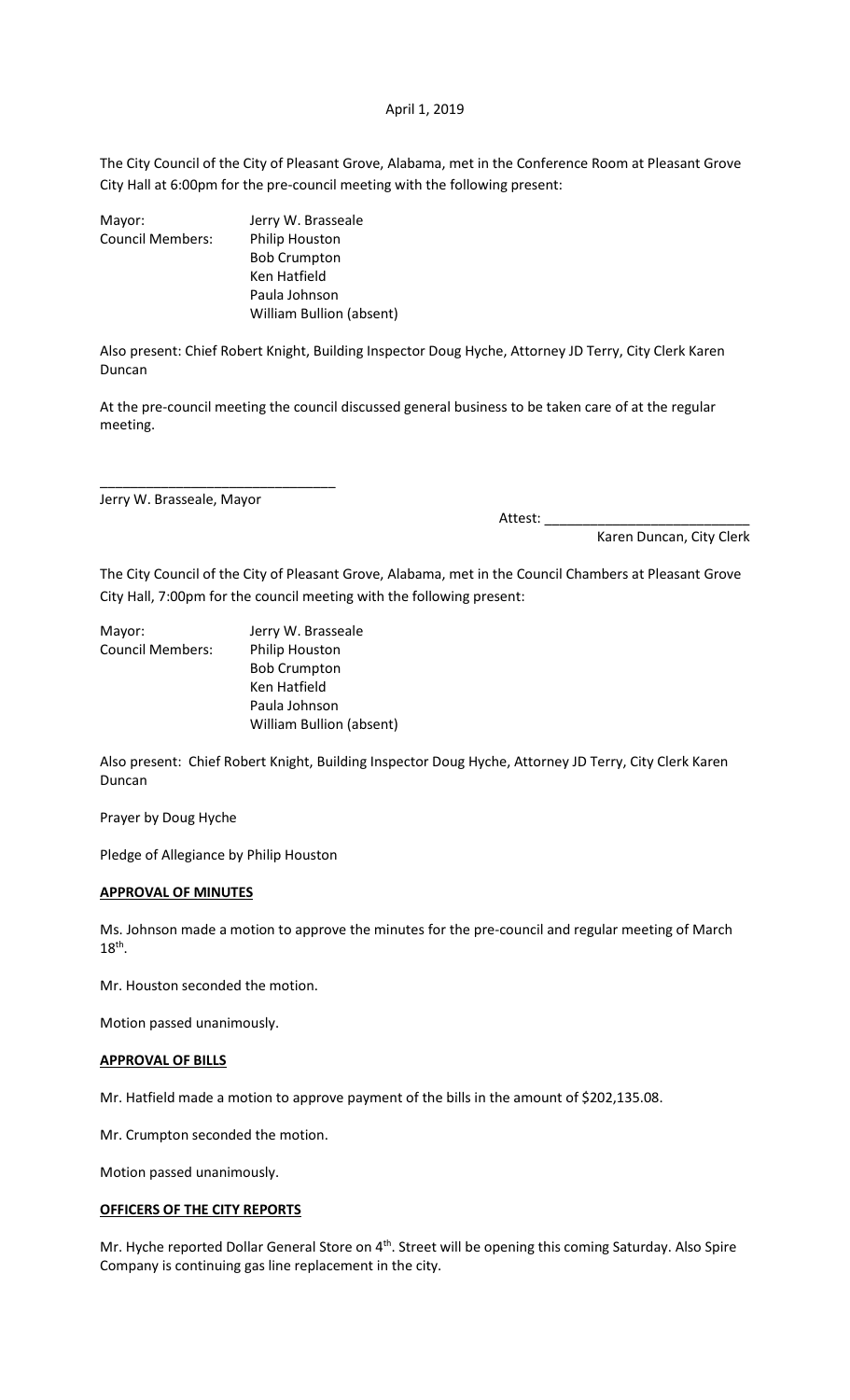Ms. Duncan reported the annual Spring Clean-up week will be April 1-5 and dumpsters will be placed at the lower parking lot of the park.

#### **COMMITTEE REPORTS**

Ms. Johnson reported a newsletter will go out soon.

Mr. Crumpton made a motion to purchase one Kubota Model Number 4701 with turf tires off the state bid list in the amount of \$16,543.00 and to be reimbursed from the Gas and Water Investment Funds.

Mr. Houston seconded the motion.

Motion passed unanimously.

Mr. Houston made a motion to remove three power meters and one water meter at the old football field in the 800 block of Seventh Avenue.

Mr. Crumpton seconded the motion.

Motion passed unanimously.

Mr. Brasseale made a motion to pay Barry Shipman in the amount of \$1,060.00 for repair work on the roof over the Public Works parking area and the Seventh Avenue Community Storm Shelter.

Mr. Hatfield seconded the motion.

Motion passed unanimously.

Mr. Houston made a motion to open the floor for a public hearing to allow comments regarding food trucks.

Mr. Hatfield seconded the motion.

Motion passed unanimously.

Comments: Resident stated in favor of allowing food trucks. No other comments made.

Ms. Johnson made a motion to close the floor for the public hearing.

Mr. Houston seconded the motion.

Motion passed unanimously.

Mr. Brasseale made a motion for immediate consideration for Ordinance Number 2019-538.

Mr. Houston seconded the motion.

Roll call vote: Houston-yes, Crumpton-yes, Hatfield-yes, Brasseale-yes, Johnson-yes, motion carried.

Mr. Houston made a motion for the adoption and publication of Ordinance Number 2019-538. This is an ordinance to amend Chapter 26, Article II, of the City of Pleasant Grove code of ordinances and the business license fee schedule associated therewith, by adding thereto section 26-49 providing standards and definitions for the operation of mobile food units within the City of Pleasant Grove and to provide for the penalties for violation thereof.

Ms. Johnson seconded the motion.

Motion passed unanimously.